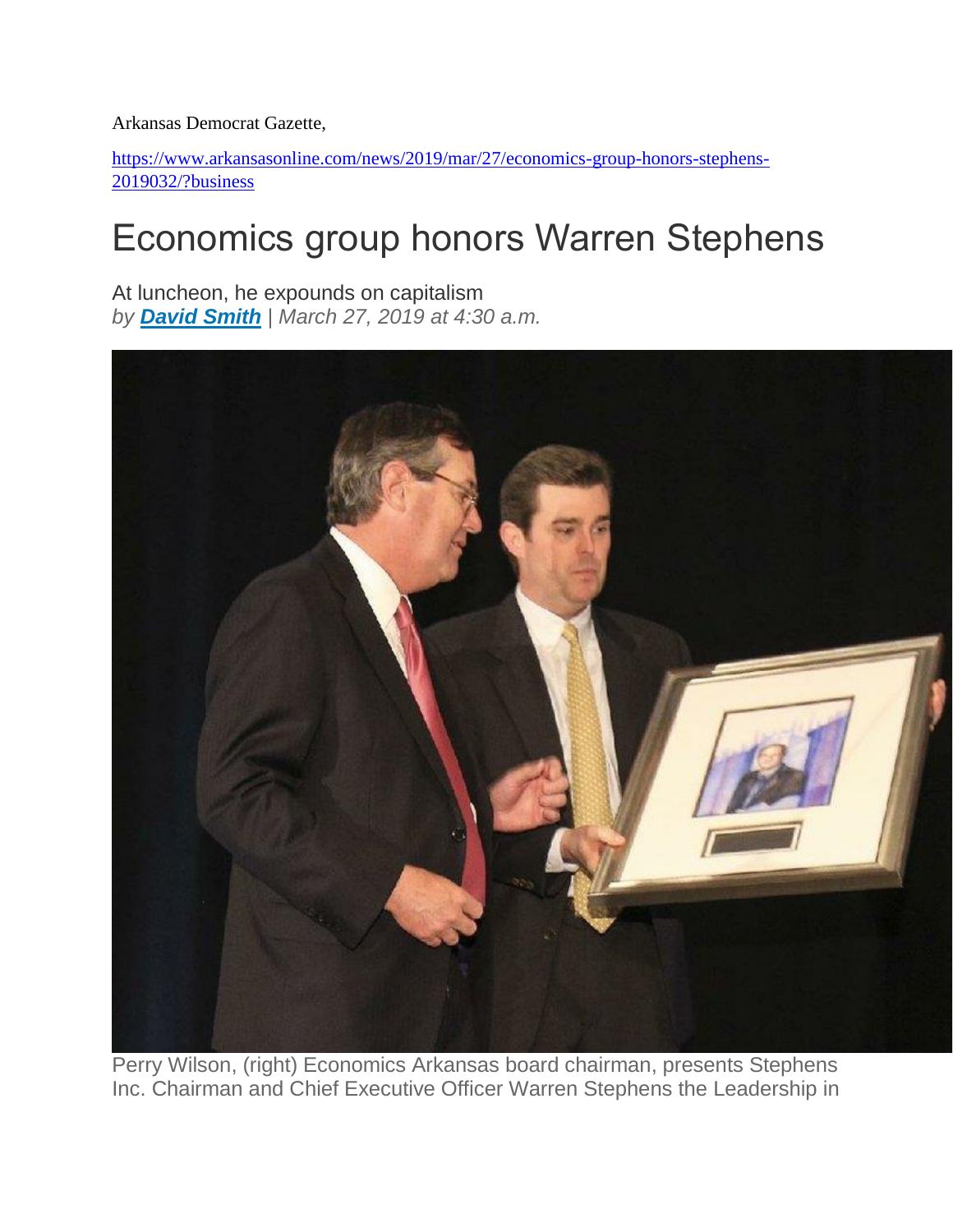Free Enterprise award at the group's annual luncheon in Little Rock. More photos are available at www.arkansasonline.com/327leadershipaward/ - *Photo by [Staton Breidenthal](https://www.arkansasonline.com/staff/staton-breidenthal/)*

Capitalism and free trade have lifted more people out of poverty than any other economic system in history, Warren Stephens, chairman and chief executive officer of Stephens Inc., said Tuesday at the Economics Arkansas annual meeting.

About 450 people attended the awards luncheon, where Stephens was presented with the organization's Leadership in Free Enterprise award. Economics Arkansas is an educational organization whose mission is to increase the economic literacy of Arkansas' prekindergarten-through-12thgrade students.

Founded in 1962, and previously known as the Arkansas Council on Economic Education, Economics Arkansas says it has worked with more than 85,000 teachers who have reached about 4 million students, preparing them to enter the complex economic system.

Since 2012, Economics Arkansas has honored such leaders as J.B. and Johnelle Hunt, Charles Murphy, Gov. Winthrop Rockefeller, John Tyson and Sam Walton with the Leadership in Free Enterprise award.

"Over the past few years, I have watched, somewhat perplexed, by the lack of understanding surrounding the benefits of the free market system," Stephens said. "Capitalism has been paramount in the success of this great nation. It is one of the main reasons we are, as President Reagan described America, 'a shining city upon a hill.'"

Capitalism allows for dreams that often cannot be obtained elsewhere, Stephens said.

"However, it is easy for me to stand up and espouse the numerous advantages of the capitalistic economic system and another to reach today's youth in a way that is relatable to them," Stephens said. "That is why Economics Arkansas matters."

The current talk promoting socialism "is scary," Stephens said in an interview after the meeting.

"It's not rooted in any economic reality at all," Stephens said. "It hasn't really worked anywhere and why in the world people think it will work here this time, I have no earthly idea."

Much of the promotion of socialism comes from the Democratic Party, Stephens said.

"I keep waiting for somebody to come forward from that party and say 'This is not a good idea,'" Stephens said.